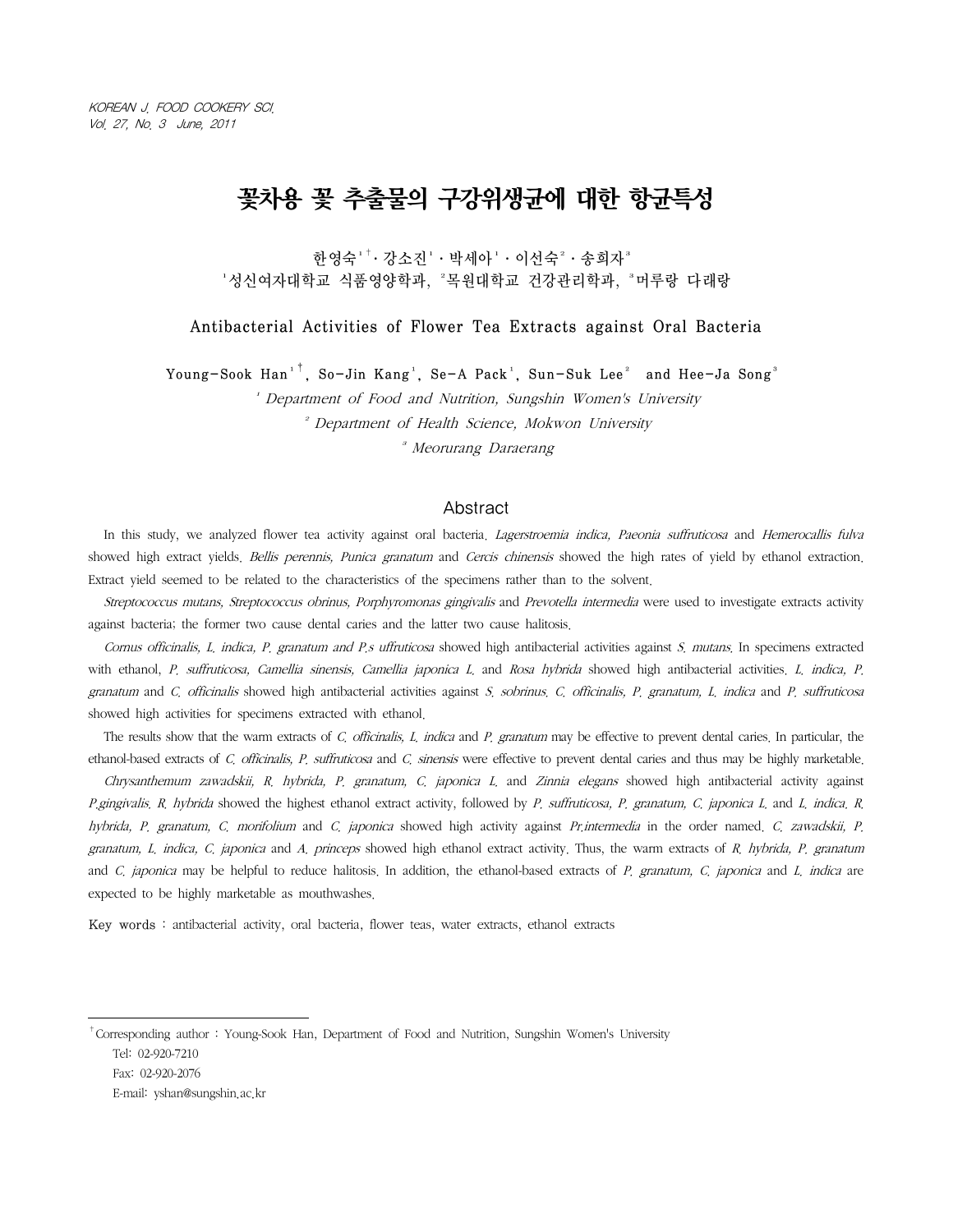### I. 서 론

현대 사회의 초고령화의 급속한 진행으로 인해 건강하게 장수하는 것이 개인적인 관심사이자 사회생활개념으로 변화 되면서 먹을거리에 대한 관심이 두드러지고 있다. 특히 기 호음료의 다양화와 고급화가 두드러지게 나타나고 있다. 차 는 식물의 잎, 꽃, 열매, 껍질, 뿌리 및 줄기 등을 이용한 침출액을 마시는 것을 총칭하는데, 일반적으로 차나무의 어 린잎으로 만든 것을 차라고 하고 그 외는 약차(藥茶), 건강 차, 민속차 및 전통차 등으로 불리어지며 차의 대용으로 이 용한다고 하여 대용차(代用茶)라고도 부른다(최성희 2004).

꽃은 식물의 생식기관으로 관상이 제일 큰 목적이었고, 의례를 빛나게 했으며, 아플 때는 약으로 쓰이기도 했다. 최 근에는 꽃의 향기, 자태, 화색, 영양과 기능성 성분 등을 동 시에 즐길 수 있는 꽃차의 소비가 커지고 있다(Cho KS 등 2000). 꽃을 식품으로 이용하는 예로는 차(茶)에 꽃 향을 부 여한 화차(花茶)가 있는데 중국의 재스민차는 세계적으로 유 명하다. 우리나라에서도 녹차에 연꽃 향을 부여한 백련향차 같은 전통 꽃차도 있지만 꽃만을 사용한 차로는 국화차, 귤 화차(화향차), 매화차 및 복숭아꽃차 등이 있다(최성희 2004, 제순자 2008).

꽃차가 시작된 유래는 정확히 알 수 없지만 중국 당나라 시대에 최초로 개발된 것으로 보고 있으며 한국식생활사에 기록되어 전해져 내려오는 꽃들 중 차로 이용된 꽃은 매화, 장미, 난계화, 귤꽃, 인동화, 목단화, 치자, 갈화, 해당화 등 이 이용되었다. 주로 꽃을 제철에 따서 자연건조에 의한 방 법으로 꽃을 건조시켜 탕으로 많이 이용하였다. 서양에서는 17세기에 차가 중국에서 유럽으로 전해진 후로 주로 홍차가 많이 이용되고 있는데 향 추출과 향료문화가 발달하여 에센 스오일 착향에 의한 향차와 과일 꽃허브 등을 혼합한 꽃차 가 발달하여 그 종류도 매우 다양하다(Jo GS 등 2002).

우리나라 야생화는 거의 모두 식용 가능한 것으로 알려지 고 있으며(송희자 2006, 이연자 2005) 수입되는 꽃차의 종류 만도 200여 가지가 넘는다. 꽃차는 다양한 꽃이 재료로 이 용될 수 있는 만큼 꽃의 종류에 따른 관능적 특성과 성분에 차이가 많고(Shin YJ 등 2004, Cho KS 등 1999, 2000), 이에 따라 적정 제다 방법이 달라지므로 품목선정 단계에서부터 기초자료에 대한 조사 분석의 필요성이 크다. 화훼업계에서 는 화훼 이용의 다양화 측면에서 꽃차의 개발 및 연구가 활 발히 이루어지고 있다(Cho KS 등 1999a, 1999b, Cho KS 등 2000, Choi SH 1991, Jo GS 2002, Kim CM 등 1983, Park YJ 등 2005, 2006). 또한 각 지역단체에서는 지역 특산품 개 발측면에서 꽃차에 대한 연구가 이루어지고 있다(Kim HJ 2005).

한편 구강에는 Streptococcus mutans, Streptococcus sobrinus 등의 균이 상재하고 있으며 이 균에 의해서 치아우식증과 같은 질환이 생길 수 있다. 치아우식증은 구강세균이 일으 키는 질환으로 치질의 파괴와 상실을 일으키는 질환으로 치 아의 법랑질 표면에 산을 생성하는 Streptococcus mutans, Streptococcus sobrinus 등의 균이 당질을 영양분으로 하여 불용성 당단백막을 형성하고 세균막내의 산도가 높아지면서 무기질 성분이 탈회되고 다시 유기질 성분이 분해되는 것이 다(Lee SY 등 2009).

구취는 입 안에 있는 Porphyromonas gingivalis, Prevotella *intermedia* 등의 세균이 단백질을 분해하여 불쾌한 냄새가 나는 증상으로 현대인들의 사회생활과 대인관계에 악영향을 미칠 수 있다(Kwon HJ 등 2008). 따라서 구취균으로 알려져 있는 Porphyromonas gingivalis, Prevotella intermedia 균을 효과적으로 제어할 수 있는 방법이 연구되고 있다(Ryu SY 등 2008, Kim BI 등 2005).

꽃을 소재로 한 꽃차의 연구로는 동백나무 꽃과 잎 추출 물의 항미생물 활성 및 항산화 효과(Lee SY 등 2005), 국화 꽃의 식중독 균에 대한 항균 작용(Jang MR 등 2010), 구절 초 꽃의 항균성 물질 분석(Jang DS 등 1997), 장미꽃차 향미 특성 분석(Lee DS 등 2008), 진달래꽃의 항산화 효과 및 세 포에 대한 독성(Park SW 등 2006), 덖음 횟수에 따른 감국 꽃차의 품질 특성에 대한 연구(Yu JS 등 2008)가 보고되고 있다. 또한 꽃차용 꽃의 문헌을 통한 한의학적 효능 분석 (Byun MS 등 2008), 화차에 대한 소비자의 인식 및 기호 (Kim KH 2009)가 보고되고 있다. 이와 같은 연구에서의 항 균작용은 대부분 식중독을 일으키는 병원성 미생물에 대한 항균 활성만을 측정하고 있다. 따라서 본 연구에서는 구강 위생을 위하여 구강 내에 서식하는 충치균 Streptococcus mutans, Streptococcus sobrinus와 구취균 Porphyromonas gingivalis, Prevotella intermedia에 대하여 꽃차의 항균성을 조사하고자 35종의 꽃차를 시료로 하여 물과 에탄올로 추출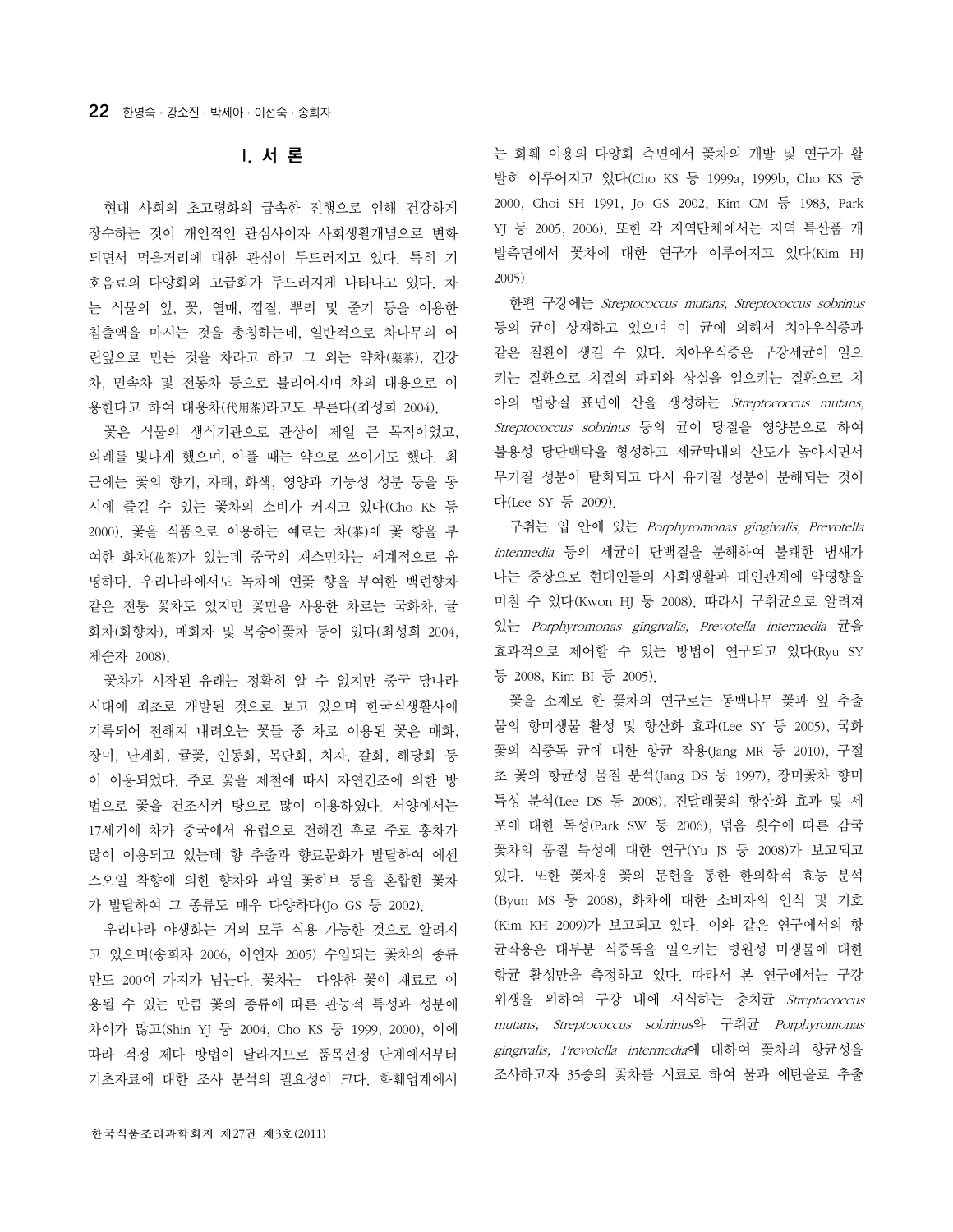한 추출물을 이용하여 항균활성을 측정하였고 이를 통하여 우리나라 국민들의 구강위생 개선의 기초가 되고자 하였다.

# Ⅱ. 재료 및 방법

#### 1. 실험재료

Table 1. Lists of 35 flower teas used for antimicrobial experiment

| Korean name | Botanical name                  |  |  |  |  |
|-------------|---------------------------------|--|--|--|--|
| 장미꽃         | Rosa hybrida                    |  |  |  |  |
| 칡꽃          | Pueraria lobata (Willd.) Ohwi   |  |  |  |  |
| 매화          | Prunus mume                     |  |  |  |  |
| 민들레         | Taraxacum mongolicum            |  |  |  |  |
| 살구          | Prunus armeniaca L              |  |  |  |  |
| 도화          | Prunus persica                  |  |  |  |  |
| 천일홍         | Gomphrena globosa               |  |  |  |  |
| 쑥꽃          | Artemisia princeps Pamp.        |  |  |  |  |
| 동백꽃         | Camellia japonica L.            |  |  |  |  |
| 벚꽃          | Prunus serrulata var, spontanea |  |  |  |  |
| 금은화         | Lonicera japonica               |  |  |  |  |
| 아카시아        | Acacia                          |  |  |  |  |
| 과꽃          | Callistephus chinensis Nees     |  |  |  |  |
| 해바라기        | Helianthus annuus               |  |  |  |  |
| 워추리         | Hemerocallis fulva              |  |  |  |  |
| 개나리꽃        | Forsythia koreana               |  |  |  |  |
| 홍화          | Carthamus tinctorius L          |  |  |  |  |
| 녹차          | Camellia sinensis               |  |  |  |  |
| 박태기         | Cercis chinensis                |  |  |  |  |
| 데이지         | Bellis perennis                 |  |  |  |  |
| 익모초         | Leonurus sibiricus L            |  |  |  |  |
| 국화          | Chrysanthemum morifolium        |  |  |  |  |
| 맨드라미        | Celosia cristata                |  |  |  |  |
| 백일홍         | Zinnia elegans                  |  |  |  |  |
| 맥문동         | Liriope platyphylla             |  |  |  |  |
| 일당귀         | Angelica japonica               |  |  |  |  |
| 모란꽃         | Paeonia suffruticosa            |  |  |  |  |
| 지달래         | Rhododendron mucronulatum       |  |  |  |  |
| 석류꽃         | Punica granatum                 |  |  |  |  |
| 수국          | Hydrangea macrophylla           |  |  |  |  |
| 목백일홍        | Lagerstroemia indica            |  |  |  |  |
| 향유          | Elsholtzia ciliata              |  |  |  |  |
| 때죽나무        | Styrax japonica                 |  |  |  |  |
| 산수유         | Cornus officinalis              |  |  |  |  |
| 구절초         | Chrysanthemum zawadskii         |  |  |  |  |

본 실험에서 사용한 꽃차 시료는 35종으로 Table 1과 같 고, 2009년 8월 전라남도 담양군 소재'머루랑 다래랑'에서 건µg조되어 진공포장상태인 것을 제공받아 사용하였다.

### 2. 꽃의 구강위생 세균에 대한 항균성 측정

#### 1) 추출물의 제조 및 수율측정

각각의 꽃차 시료 20 g을 시료의 10배에 해당하는 200 mL의 70% 에탄올(Duksan, Korea), 증류수에 각각 침지한 후 24시간동안 shaking incubator(JISICO, SA-MIR-253)로 교반 추 출하여 원심분리(Gyrogen, GR 20,22) 한 후 그 상층액을 회 전진공증발기(rotary evaporator R-124,B CHI, Swizerland) 에 서 45°C로 감압 농축한 것을 냉장 보관하면서 최종 추출 시료로 사용하였다. 이 때 추출 수율은 다음과 같이 계산하 여 표기하였다.

> Solid in extract gr Extraction yield(%) =  $- X 100$ Raw material gr(dry weight)

### 2) 시험균주 및 항균성 측정

꽃차 추출물의 구강위생 세균에 대한 항균력을 알아보기 위 하여 Zaika의 Paper disc diffusion method를 이용하였다(Zaika LL 1988). 균주는 충치균 Streptococcus mutans(KCTC 3065), Streptococcus sobrinus(KCTC 3308), 구취균 Porphyromonas gingivalis (KCTC 5352), Prevotella intermedia(KCTC 3692)를 생물자원센터에서 분양받아 이용하였다. 증식 배지는 brain heart infusion broth(Difco, USA)를 사용하여 37℃의 incubator에서 3회 계대 배양하여 활성이 회복된 균주를 사 용하였다. 직경 6 mm의 멸균 paper disc(Whatman AA discs, USA)에 꽃차 추출물을 20 μg/disc의 농도로 흡수시킨 후 Tryptic soy agar(BBL, Becton Dickinson, MD, USA) 평판 배지에 각 세균 배양액 0.1 ml를 접종하여 균일하게 도말한 plate 표면 위에 놓아 37℃ 인큐베이터에서 24시간 배양하였 다. 그 후 disc 주위의 inhibition zone의 직경(mm)을 생육저 해 환으로서 측정 비교하였다. Paper disc diffusion method 로 2회 측정하여 평균 낸 값을 사용하였다.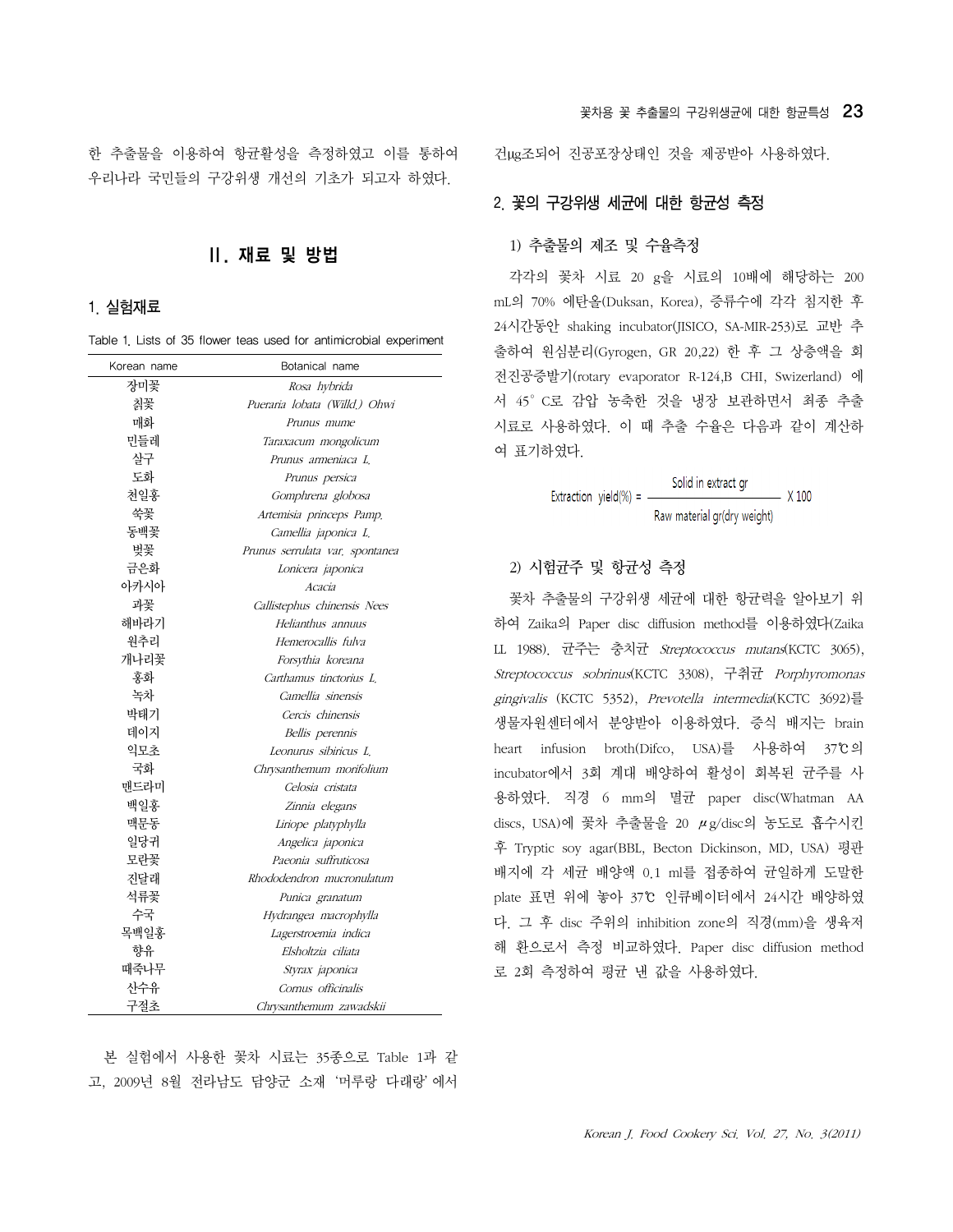### Ⅲ. 결과 및 고찰

### 1. 꽃차 시료의 추출물 수율

각각의 꽃차 시료를 분쇄하여 70% ethanol과 물로 추출하 였으며 그 추출물의 수율은 Table 2와 같다.

| Table 2. Yield from water extracts and ethanol extracts of flower teas |  |  |  |  |  |  |  |  |
|------------------------------------------------------------------------|--|--|--|--|--|--|--|--|
|------------------------------------------------------------------------|--|--|--|--|--|--|--|--|

| Flower teas                     | Yield (%, w/w) |                                 |  |  |  |
|---------------------------------|----------------|---------------------------------|--|--|--|
| (Botanical name)                |                | Water extracts Ethanol extracts |  |  |  |
| Rosa hybrida                    | 0.68           | 2.56                            |  |  |  |
| Pueraria lobata (Willd.) Ohwi   | 1.26           | 1.49                            |  |  |  |
| Prunus mume                     | 2.02           | 1.85                            |  |  |  |
| Taraxacum mongolicum            | 1.53           | 1.29                            |  |  |  |
| Prunus armeniaca L.             | 1.58           | 2.08                            |  |  |  |
| Prunus persica                  | 1.43           | 1.83                            |  |  |  |
| Gomphrena globosa               | 1.66           | 1.09                            |  |  |  |
| Artemisia princeps Pamp.        | 1.42           | 0.60                            |  |  |  |
| Camellia japonica L             | 0.81           | 2.02                            |  |  |  |
| Prunus serrulata var. spontanea | 1.94           | 1.27                            |  |  |  |
| Lonicera japonica               | 2.39           | 2.16                            |  |  |  |
| Acacia                          | 2.65           | 2.30                            |  |  |  |
| Callistephus chinensis Nees     | 0.78           | 1.92                            |  |  |  |
| Helianthus annuus               | 3.54           | 0.90                            |  |  |  |
| Hemerocallis fulva              | 3.99           | 3.07                            |  |  |  |
| Forsythia koreana               | 3.44           | 3.25                            |  |  |  |
| Carthamus tinctorius L.         | 3.74           | 1.02                            |  |  |  |
| Camellia sinensis               | 2.43           | 1.93                            |  |  |  |
| Cercis chinensis                | 3.49           | 3.35                            |  |  |  |
| Bellis perennis                 | 1.72           | 3.68                            |  |  |  |
| Leonurus sibiricus L.           | 2.63           | 1.23                            |  |  |  |
| Chrysanthemum morifolium        | 1.96           | 1.87                            |  |  |  |
| Celosia cristata                | 2.08           | 0.91                            |  |  |  |
| Zinnia elegans                  | 1.74           | 1.81                            |  |  |  |
| Liriope platyphylla             | 2.45           | 2,00                            |  |  |  |
| Angelica japonica               | 2.48           | 1.14                            |  |  |  |
| Paeonia suffruticosa            | 4.29           | 1.85                            |  |  |  |
| Rhododendron mucronulatum       | 1.84           | 1.48                            |  |  |  |
| Punica granatum                 | 1.81           | 3.41                            |  |  |  |
| Hydrangea macrophylla           | 2.13           | 2.19                            |  |  |  |
| Lagerstroemia indica            | 6.02           | 0.76                            |  |  |  |
| Elsholtzia ciliata              | 1.10           | 0.80                            |  |  |  |
| Styrax japonica                 | 1.60           | 2.86                            |  |  |  |
| Cornus officinalis              | 1.80           | 2.43                            |  |  |  |
| Chrysanthemum zawadskii         | 3.12           | 1.03                            |  |  |  |

물 추출물의 경우 목백일홍(Lagerstroemia indica)이 6.02 mL로 수율이 가장 높았고 모란꽃(Paeonia suffruticosa)이

4.29 mL, 원추리꽃(Hemerocallis fulva)이 3.99 mL로 높았다. 에탄올 추출물의 경우는 데이지(Bellis perennis)가 3.68 mL 로 가장 수율이 높았고 석류꽃(Punica granatum) 3.41 mL, 박태기(Cercis chinensis)는 3.35 mL로 높았다. 용매에 의한 추출물의 수율 차이는 없었으며 전반적으로 추출 수율이 좋 은 시료는 용매에 의한 차이보다는 시료의 특성에 기인된 것으로 생각된다. 이러한 결과는 Choi IW 등(2003)의 항충 치 효과를 가진 식물 소재 탐색의 연구에서 시료의 수율은 전반적으로 열수추출보다 75% 에탄올 추출물에서 좀 더 높 은 효과를 보였다고 보고하고 있어, 본 실험 결과와는 다소 다른 양상을 나타냈다.

### 2. 꽃차 추출물의 항균활성

치아우식증의 원인이 되는 충치균 Streptococcus mutans (KCTC 3065), Streptococcus sobrinus(KCTC 3308)를 대상으로 한 꽃차 35종의 증류수 추출물과 에탄올 추출물의 항균실험 결과는 Table 3과 같다.

S. mutans에 대해 가장 강한 항균력을 보인 증류수 추출 물은 산수유(Cornus officinalis)로 14.71 mm의 inhibition zone을 나타내었다. 목백일홍(Lagerstroemia indica), 석류꽃 (Punica granatum), 모란꽃(Paeonia suffruticosa)도 강한 항균 력을 나타내었다. 에탄올 추출물의 경우에는 모란꽃(Paeonia suffruticosa)이 12.79 mm로 가장 강한 항균력을 나타내었고 녹차(Camellia sinensis), 동백꽃(Camellia japonica L.), 장미꽃 (Rosa hybrida)도 높은 것으로 나타났다.

S. sobrinus의 항균력은 증류수 추출물의 경우 목백일홍 (Lagerstroemia indica)이 16.23 mm로 가장 좋았고 석류꽃 (Punica granatum), 산수유(Cornus officinalis)도 좋게 나타났 다. 에탄올 추출물의 항균력은 산수유(Cornus officinalis)가 15.82 mm로 가장 좋았고 석류꽃(Punica granatum), 목백일 홍(Lagerstroemia indica), 모란꽃(Paeonia suffruticosa) 순으로 항균활성이 높게 나타났다.

현대인의 구강위생에 문제가 되는 구취균 Porphyromonas gingivalis(KCTC 5352), Prevotella intermedia(KCTC 3692)를 대상으로 한 꽃차 35종의 증류수 추출물과 에탄올 추출물의 항균활성을 검색한 결과는 Table 4와 같다.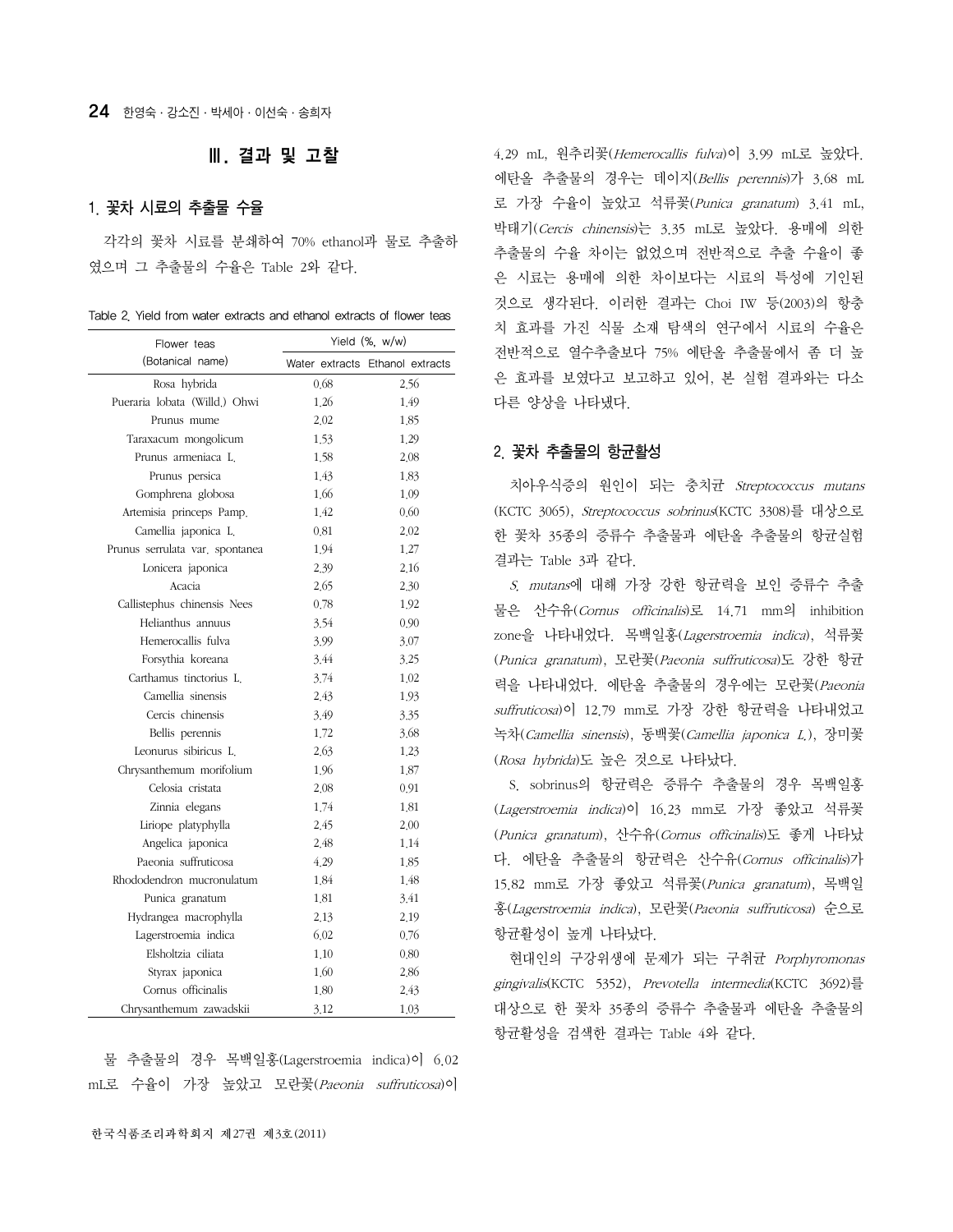### 꽃차용 꽃 추출물의 구강위생균에 대한 항균특성 25

Table 4. Antibacterial activity of water extracts and ethanol extracts from flower teas on P.gingivalis, and Pr.intermedia

|                                 | Inhibiting Activities |                                            |                                         |           |  |  |
|---------------------------------|-----------------------|--------------------------------------------|-----------------------------------------|-----------|--|--|
| Botanical name                  |                       | Porphyromonas<br>gingivalis<br>(KCTC 5352) | Prevotella<br>intermedia<br>(KCTC 3692) |           |  |  |
|                                 | water                 | ethanol                                    | water                                   | ethanol   |  |  |
| Rosa hybrida                    | $^{+++}$              | $^{+++}$                                   | $^{++}$                                 | $^{+++}$  |  |  |
| Pueraria lobata (Willd.) Ohwi   |                       |                                            | $\ddot{}$                               | $^{++}$   |  |  |
| Prunus mume                     |                       | $\overline{+}$                             | $\ddot{}$                               | $++$      |  |  |
| Taraxacum mongolicum            | $\ddot{}$             | $\ddot{}$                                  | $\ddot{}$                               | $++$      |  |  |
| Prunus armeniaca L.             |                       |                                            | $\ddot{}$                               | $^{+++}$  |  |  |
| Prunus persica                  |                       | $^{++}$                                    | $\ddot{}$                               | $++$      |  |  |
| Gomphrena globosa               |                       |                                            |                                         | $++$      |  |  |
| Artemisia princeps Pamp.        | $\ddot{}$             | $^{++}$                                    | $++$                                    | $^{+++}$  |  |  |
| Camellia japonica L.            | $^{++}$               | $^{+++}$                                   | $++$                                    | $^{+++}$  |  |  |
| Prunus serrulata var, spontanea | $\ddot{}$             | $\ddot{}$                                  | $\ddot{}$                               | $^{++}$   |  |  |
| Lonicera japonica               | $\ddot{}$             | $\ddot{}$                                  | $\ddot{}$                               | $\ddot{}$ |  |  |
| Acacia                          | ÷                     | $\ddot{}$                                  | $\ddot{}$                               | $++$      |  |  |
| Callistephus chinensis Nees     |                       | $^{++}$                                    | $\ddot{}$                               | $^{++}$   |  |  |
| Helianthus annuus               | ÷                     | $^{++}$                                    | $\ddot{}$                               | $^{+++}$  |  |  |
| Hemerocallis fulva              |                       | $\ddot{}$                                  | $^{+}$                                  | $^{++}$   |  |  |
| Forsythia koreana               | $\ddot{}$             | $\ddot{}$                                  |                                         | $^{++}$   |  |  |
| Carthamus tinctorius L          |                       | $\ddot{}$                                  |                                         | $^{++}$   |  |  |
| Camellia sinensis               | $++$                  | $^{++}$                                    | $++$                                    | $^{+++}$  |  |  |
| Cercis chinensis                | $\ddot{}$             | $\ddot{}$                                  |                                         | $\ddot{}$ |  |  |
| Bellis perennis                 | $\ddot{}$             | $\ddot{}$                                  | $\ddot{}$                               | $\ddot{}$ |  |  |
| Leonurus sibiricus L.           | $\ddot{}$             | $\ddot{}$                                  | $\ddot{}$                               | $++$      |  |  |
| Chrysanthemum morifolium        | $++$                  | $^{++}$                                    | $^{++}$                                 | $^{+++}$  |  |  |
| Celosia cristata                |                       |                                            | L.                                      | $\ddot{}$ |  |  |
| Zinnia elegans                  | $^{++}$               | $++$                                       | $\ddot{}$                               | $+ + +$   |  |  |
| Liriope platyphylla             | $\ddot{}$             | $\ddot{}$                                  | $\ddot{}$                               | $+$       |  |  |
| Angelica japonica               | $\ddot{}$             | $\ddot{}$                                  | $\ddot{}$                               | $^{++}$   |  |  |
| Paeonia suffruticosa            | $\ddot{}$             | $^{+++}$                                   | $\ddot{}$                               | $^{+++}$  |  |  |
| Rhododendron mucronulatum       | $^{+}$                | $++$                                       | $+$                                     | $^{+++}$  |  |  |
| Punica granatum                 | $^{++}$               | $^{+++}$                                   | $^{++}$                                 | $^{+++}$  |  |  |
| Hydrangea macrophylla           | $\ddot{}$             | $^{++}$                                    | $\overline{+}$                          | $^{++}$   |  |  |
| Lagerstroemia indica            | $\ddot{}$             | $^{++}$                                    | $\ddot{}$                               | $^{+++}$  |  |  |
| Elsholtzia ciliata              | $^{++}$               | $\ddot{}$                                  |                                         | $^{++}$   |  |  |
| Styrax japonica                 | $++$                  | $\ddot{}$                                  | $\ddot{}$                               | $^{++}$   |  |  |
| Cornus officinalis              | $^{++}$               | $^{++}$                                    | $\ddot{}$                               | $^{++}$   |  |  |
| Chrysanthemum zawadskii         | $^{+++}$              | $++$                                       | $++$                                    | $^{+++}$  |  |  |

|                                                      | Table 3. Antibacterial activity of water extracts and ethanol |  |  |  |  |  |
|------------------------------------------------------|---------------------------------------------------------------|--|--|--|--|--|
| extracts from flower teas on S mutans and S sobrinus |                                                               |  |  |  |  |  |

**Streptococcus** mutans (KCTC 3065)

Rosa hybrida  $+$   $+$   $+$   $+$   $+$   $+$ Pueraria lobata (Willd.) Ohwi - - - - - - +

 $spondanea$  + + + + Lonicera japonica +--+ Acacia  $+$   $+$   $+$ 

Callistephus chinensis Nees  $+$   $+$ Helianthus annuus ++- +  $H$ emerocallis fulva  $+$   $+$   $+$ Forsythia koreana ++- + Carthamus tinctorius L. Camellia sinensis  $+$   $+$   $+$   $+$   $+$   $+$ 

Bellis perennis + + + + + +

Zinnia elegans +--+

Angelica japonica - - - - - + + Paeonia suffruticosa ++ ++ ++ ++ ++

mucronulatum - - - - - ++<br>mucronulatum Punica granatum ++ + ++ ++ Hydrangea macrophylla +--+ Lagerstroemia indica  $++$   $++$   $++$   $++$ Elsholtzia ciliata di chemica e chemica e chemica e chemica e chemica e chemica e chemica e chemica e chemica Styrax japonica  $+$   $+$   $+$   $+$ Cornus officinalis  $++$  -  $++$  +++ Chrysanthemum zawadskii - + + +

 $Chrysanthemum morifolium$  + + + +

Taraxacum mongolicum +-- - Prunus armeniaca L. +--+ Prunus persica ++- + Gomphrena globosa - - - - - + Artemisia princeps Pamp. + -++ Camellia japonica  $L_{1} + + + + + + + + + +$ 

Inhibiting Activities

water ethanol water ethanol

**Streptococcus** sobrinus (KCTC 3308)

Botanical name

Prunus mume

Prunus serrulata var.

Cercis chinensis +

Liriope platyphylla +

Leonurus sibiricus L.

Celosia cristata

Rhododendron

-: Not inhibitiont (6 mm)

+: very slight inhibition (6.01-9.99 mm)

++: Moderate inhibition (10.00-14.99 mm)

+++: Heavy inhibition (15.00-24.99 mm)

-: Not inhibitiont (6 mm)

+: very slight inhibition (6.01-9.99 mm)

++: Moderate inhibition (10.00-14.99 mm)

+++: Heavy inhibition (15.00-24.99 mm)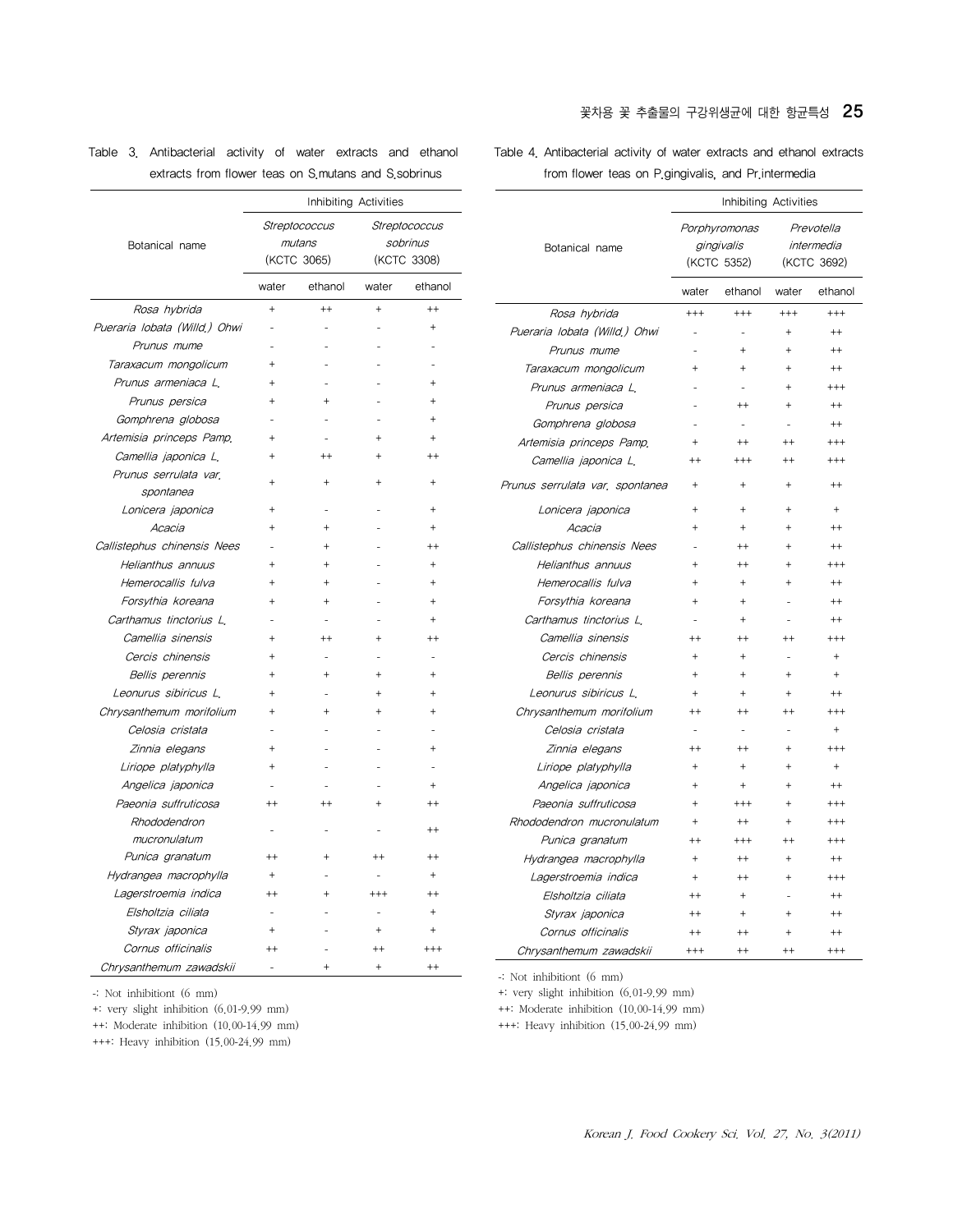P. gingivalis의 항균력은 증류수 추출물의 경우 구절초 (Chrysanthemum zawadskii)가 18.2 mm로 증류수 추출물 중 에 가장 강한 항균력을 보였다. 그다음은 장미꽃(Rosa hybrida), 석류꽃(Punica granatum), 동백꽃(Camellia japonica L.), 백일홍(Zinnia elegans) 순으로 큰 항균력을 보였다. 에 탄올 추출물의 경우 장미꽃(Rosa hybrida)이 15.81 mm로 가 장 높은 항균력을 보였고 모란꽃(Paeonia suffruticosa), 석류 꽃(Punica granatum), 동백꽃(Camellia japonica L.), 목백일홍 (Lagerstroemia indica) 순으로 큰 항균력을 보였다.

Pr. intermedia의 항균력은 증류수 추출물의 경우 장미꽃 (Rosa hybrida)이 16.25 mm로 가장 높게 나타났고 석류꽃 (Punica granatum), 국화(Chrysanthemum morifolium), 동백꽃 (Camellia japonica L.) 순으로 큰 항균력을 보였다. 에탄올 추출물은 구절초(Chrysanthemum zawadskii)가 24.63 mm로 에탄올 추출물 중에서 가장 큰 항균력을 가진 것으로 나타 났다. 그 다음으로는 석류꽃(Punica granatum), 목백일홍 (Lagerstroemia indica), 동백꽃(Camellia japonica L.), 쑥꽃 (Artemisia princeps Pamp.) 순으로 항균력이 큰 것으로 나타 났다. 특히 장미꽃(Rosa hybrida)의 경우 P.gingivalis, Pr.intermedia 균의 증류수 추출물과 에탄올 추출물 모두에서 15 mm 이상의 높은 항균력을 보였고 Lee HR 등(2003)의 장미 에탄올 추출물의 항산화성 및 항균성 연구에서와 같이 버려지는 장미를 천연 항균제로 이용한다면 경제성과 기능 성을 동시에 얻을 수 있을 것이라 생각된다.

이상의 결과에서 장미꽃(Rosa hybrida), 동백꽃(Camellia japonica L), 모란꽃(Paeonia suffruticosa), 석류꽃(Punica *granatum*), 목백일홍(*Lagerstroemia indica*)이 증류수 추출물과 에탄올 추출물에서 충치균 Streptococcus mutans(KCTC 3065), Streptococcus sobrinus(KCTC 3308)와 구취균 Porphyromonas gingivalis(KCTC 5352), Prevotella intermedia(KCTC 3692)에 대해 높은 항균력을 가진 것으로 나타났다. 따라서 이들 꽃 차를 꾸준히 음용한다면 현대인들의 치아건강과 구강위생 개선에 도움이 될 것이라고 생각한다.

### Ⅳ. 요약 및 결론

본 연구는 꽃차 추출물의 구강 세균에 대한 활성을 조사

하여 꽃차 음용 시 구강세균에 대한 항균성을 알아보고자 하였다. 꽃차시료의 추출물 수율은 물 추출물의 경우 목백 일홍(Lagerstroemia indica), 모란꽃(Paeonia suffruticosa), 원추 리꽃(Hemerocallis fulva)이 높았고 에탄올 추출물의 경우는 데이지(Bellis perennis), 석류꽃(Punica granatum), 박태기 (Cercis chinensis)가 높았다. 전반적으로 추출 수율이 좋은 시료는 용매에 의한 차이보다는 시료의 특성에 기인된 것으 로 판단된다. 꽃차 추출물의 항균활성은 충치의 원인이 되는 *S.mutans,* 

S.sobrinus와 구취의 원인이 되는 P.gingivalis, Pr.intermedia 를 사용하였고 꽃차를 음용함으로써 충치예방과 구취개선에 도움이 되고자 하였다.

충치균인 S.mutans에 대해 강한 항균력을 보인 증류수 추출 물은 산수유(Cornus officinalis), 목백일홍(Lagerstroemia indica), 석류꽃(*Punica granatum*), 모란꽃(*Paeonia suffruticosa*)이었고 에탄올 추출물은 모란꽃(Paeonia suffruticosa), 녹차(Camellia sinensis), 동백꽃(Camellia japonica L.), 장미꽃(Rosa hybrida) 이 높은 항균력을 보였다.  $S$ .sobrinus에 대해 높은 항균력을 보인 증류수 추출물은 목백일홍(Lagerstroemia indica), 석류 꽃(Punica granatum), 산수유(Cornus officinalis)였고 에탄올 추출물의 경우는 산수유(Cornus officinalis), 석류꽃(Punica granatum), 목백일홍(Lagerstroemia indica), 모란꽃(Paeonia suffruticosa)이 높은 항균력을 보였다. 따라서 산수유(Cornus officinalis), 목백일홍(Lagerstroemia indica), 석류꽃(Punica granatum)을 따뜻한 차로 마실 경우 충치예방에 도움을 줄 것으로 생각되며 꽃차용 꽃을 에탄올로 추출한 추출물을 산 업적으로 이용한다면 산수유(Cornus officinalis), 모란꽃 (Paeonia suffruticosa), 녹차(Camellia sinensis) 등이 충치예방 에 효과가 있으리라 생각된다.

구취균인 P.gingivalis에 대해 강한 항균력을 보인 증류수 추출물은 구절초(Chrysanthemum zawadskii), 장미꽃(Rosa hybrida), 석류꽃(Punica granatum), 동백꽃(Camellia japonica L.), 백일홍(Zinnia elegans)이었고 에탄올 추출물은 장미꽃 (Rosa hybrida), 모란꽃(Paeonia suffruticosa), 석류꽃(Punica granatum), 동백꽃(Camellia japonica L.), 목백일홍(Lagerstroemia indica) 순으로 큰 항균력을 보였다. Pr.intermedia의 항균력 은 증류수 추출물의 경우 장미꽃(Rosa hybrida), 석류꽃 (Punica granatum), 국화(Chrysanthemum morifolium), 동백꽃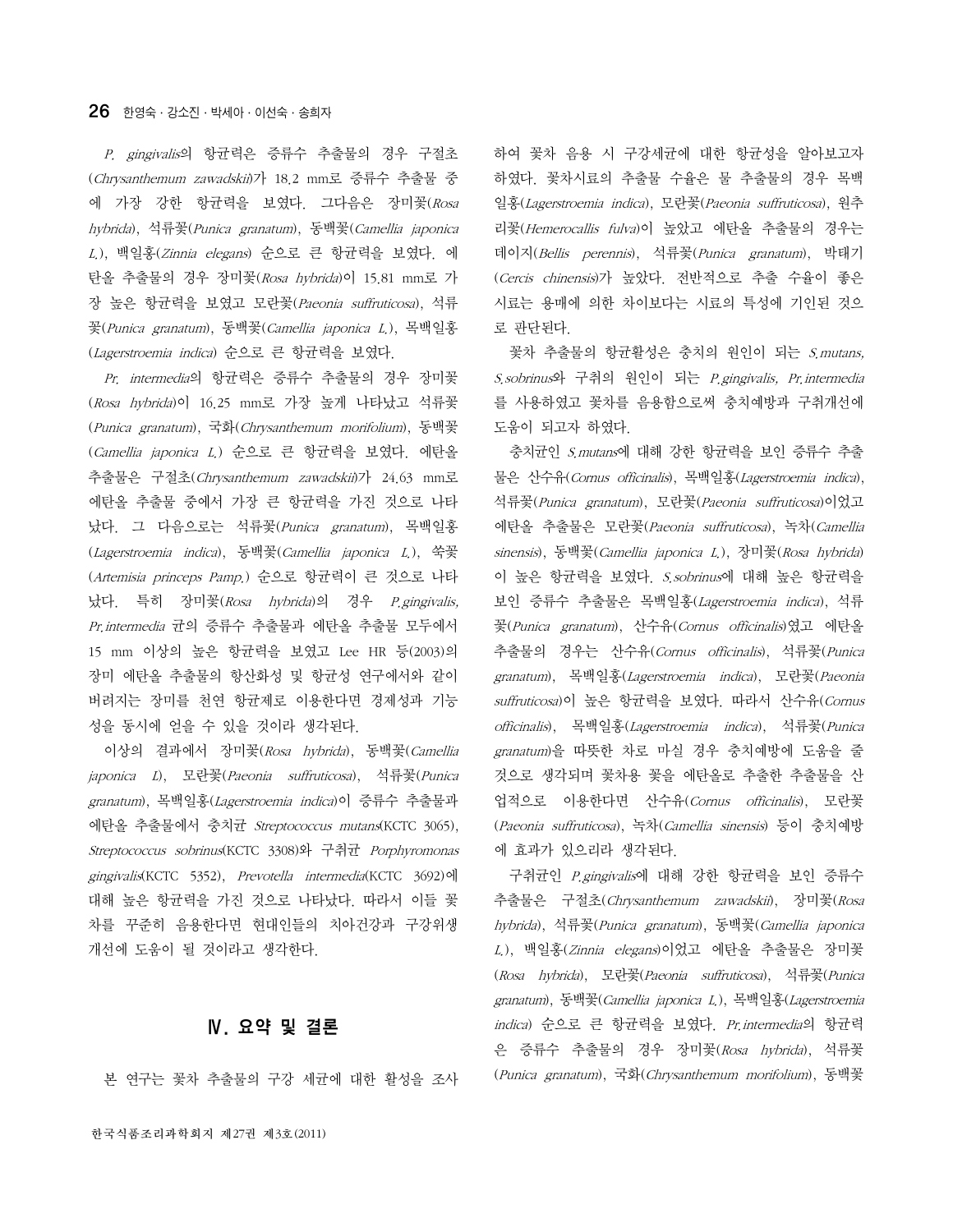(Camellia japonica L.) 순으로 높았고 에탄올 추출물은 구절 초(Chrysanthemum zawadskii), 석류꽃(Punica granatum), 목 백일홍(Lagerstroemia indica), 동백꽃(Camellia japonica L.), 쑥꽃(Artemisia princeps Pamp.)이 높은 항균력을 보였다. 따 라서 장미꽃(Rosa hybrida), 석류꽃(Punica granatum), 동백꽃 (Camellia japonica L.)을 따뜻한 차로 마실 경우 구취의 개선 에 도움을 줄 것이라고 생각되며 석류꽃(Punica granatum), 동백꽃(Camellia japonica L.), 목백일홍(Lagerstroemia indica) 의 에탄올 추출물을 이용하여 구취억제 제품을 만든다면 효 과가 좋을 것이라고 생각된다.

## Ⅴ. 감사의 글

본 연구는 2007년 성신여자대학교 학술연구조성비 지원으 로 수행되었으며 이에 감사드립니다.

### 참고문헌

- 송희자. 2006. 마음 맑은 우리 꽃차. 아카데미북.
- 이연자. 2005. 우리차 우리꽃차. 랜덤하우스중앙(주).
- 제순자 2008. 꽃차와 꽃음식. 세종출판사 부산 pp 12-31
- 최성희. 2004. 전통차, 허브차 한잔에 담긴 건강 마시기. 중앙생활문 화사. 서울 pp 17-18
- Byun MS, Seo BN, Kim KW. 2008. Analysis of flower teas for their oriental medicinal efficacy through literature. Flower Res. J 16(2):93-101
- Cho KS, Choi HK, Shin KH, Suh JK. 2000. Development of flower tea using a variety of flowers:Ⅰ. Physiochemical properties of flower tea according to the mixture ratio by flower material. J. Kor. Tea Soc 6(1):85-93
- Cho KS, Suh JK, Shin KH, Jung HS. 2000. Development of flower tea according to the mixture ratio by green tea and flower. J. Kor. Tea Soc 6(1):95-108
- Cho KS, Suh JK, and Bang KP. 1999a. Development of functional flower tea using Chrysanthemum indicum and Rosa hybrida. I. Physiochemical properties before and after flower tea processing. Korean Society for People, Plants and Environment

 $2(2):1-7$ 

- Cho KS, Suh JK, and Jung HS. 1999b. Development of functional flower tea using Chrysanthemum indicum and Rosa hybrida. II. Quality characteristics of flower tea. Korean Society for People, Plants and Environment 2(2):8−16
- Choi SH. 1991. Studies of flavor components of commercial Korean green tea. Korean. J. Food Sci. Technol 23:98−101
- Choi IW, Jeong CH, Park YG. 2003. Anticariogenic activities of various plant extracts. Korean J. Food Sci. Technol 35(6):1221-1225
- Jo GS. 2002. Flower Tea and Aroma Tea. Korean Society for People, Plants and Environment 5(1):47-58
- Jang MR, Seo JE, Lee JH, Chung MS, Kim GH. 2010. Antibacterial action against food-borne pathogens by the volatile flavor of essential oil from Chrysanthemum morifolium flower. Korean Soc Food Nutr 23(2):154-161
- Jang DS, Park KH, Choi SU, Nam SH, Yang MS. 1997. Antibacterial Substances of the Flower of Chrysanthemum zawadsRii Herbich var . Iatilobum Kitamurs. J Korean Soc Applied Biol Chem 40(1):85-88
- Kim BI, Kim SN, Chang SY, Moon KT, Kim YS, Hwang JK, Jeong SH, Kim MY, Kim HS, Kwon HK. 2005. A highly selective antibacterial effect of Curcuma xanthorrhiza extract against oral pathogens and clinical effectiveness of a dentifrice containing Curcuma xanthorrhiza extract for controlling bad breath. Korean Acad Dent Health 29(2):222-237
- Kwon HJ. Park JW, Yoon MS, Chung SK, Han MD. 2008. Dental hygiene and dental education : Factors associated with self-reported halitosis in Korean Patients. Korean Acad Dent Health 32(2):231-242
- Kim KH, Park SS. 2009. A Study on the perception and preference for flower tea. J. Kor. Tea. Soc 15(1):47-57
- Kim CM, Choi JH, and Oh SK. 1983. Chemical change of major tea constituents during tea manufacture. J Korean Soc Food Sci Nutr 12:99−104
- Kim HJ. 2005. Development of tea using flower and young leaf of oriental Cherry (Prunus serrulata Lindl. var. spontanea Max.). Department of horticultural science graduate school, Wonkwang University.
- Lee SY, Hwang EJ, Kim GH, Choi YB, Lim CY, Kim SM. 2005. Antifungal and antioxidant activities of extracts from leaves and